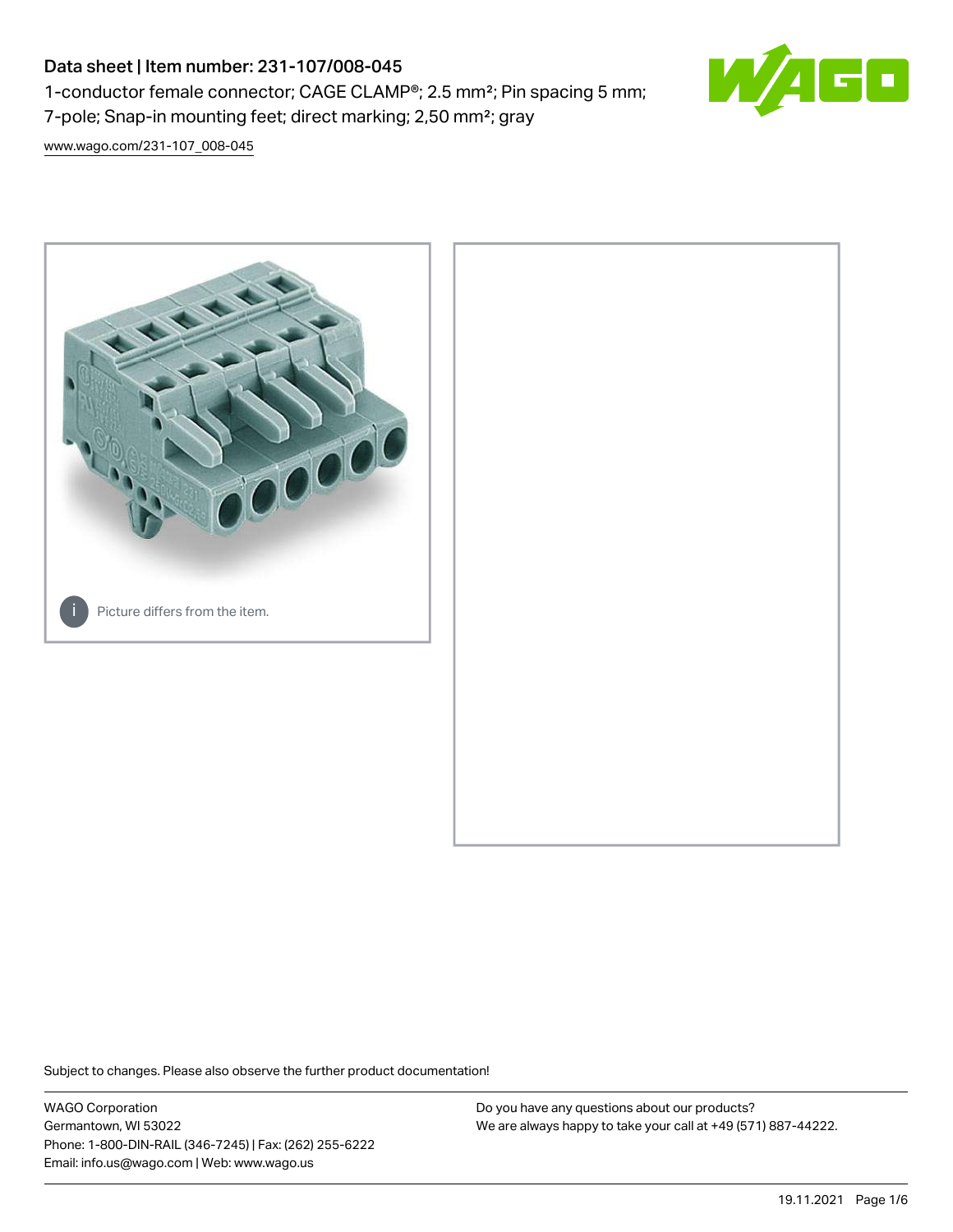

Dimensions in mm

 $L =$  (pole no. x pin spacing) + 1.5 mm

2- to 3-pole female connectors – one latch only

#### Item description

- **Universal connection for all conductor types**
- Easy cable pre-assembly and on-unit wiring via vertical and horizontal CAGE CLAMP<sup>®</sup> actuation  $\blacksquare$
- $\blacksquare$ Integrated test ports
- $\blacksquare$ With coding fingers

Subject to changes. Please also observe the further product documentation! Data

WAGO Corporation Germantown, WI 53022 Phone: 1-800-DIN-RAIL (346-7245) | Fax: (262) 255-6222 Email: info.us@wago.com | Web: www.wago.us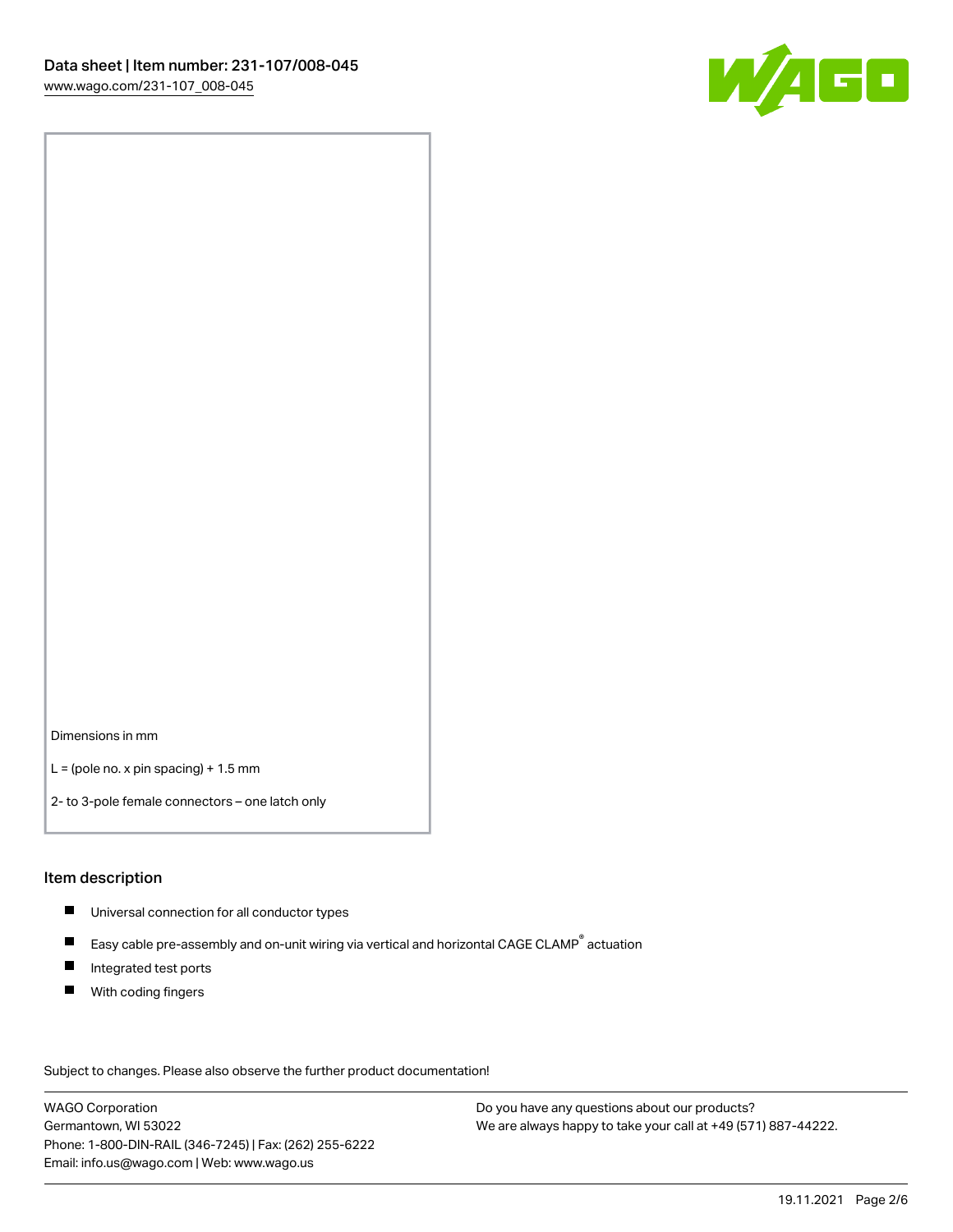

## Data Notes

| Safety information 1 | The MCS-MULTI CONNECTION SYSTEM includes connectors<br>without breaking capacity in accordance with DIN EN 61984. When<br>used as intended, these connectors must not be connected<br>/disconnected when live or under load. The circuit design should<br>ensure header pins, which can be touched, are not live when<br>unmated. |
|----------------------|-----------------------------------------------------------------------------------------------------------------------------------------------------------------------------------------------------------------------------------------------------------------------------------------------------------------------------------|
| Variants:            | Gold-plated or partially gold-plated contact surfaces<br>Other versions (or variants) can be requested from WAGO Sales or<br>configured at https://configurator.wago.com/                                                                                                                                                         |

## Connection data

## Connection 1

| Connection technology                             | CAGE CLAMP®                            |
|---------------------------------------------------|----------------------------------------|
| Actuation type                                    | Operating tool                         |
| Solid conductor                                   | $0.082.5$ mm <sup>2</sup> / 28  12 AWG |
| Fine-stranded conductor                           | $0.082.5$ mm <sup>2</sup> / 28  12 AWG |
| Fine-stranded conductor; with insulated ferrule   | $0.251.5$ mm <sup>2</sup>              |
| Fine-stranded conductor; with uninsulated ferrule | $0.252.5$ mm <sup>2</sup>              |
| Strip length                                      | $89$ mm / 0.31  0.35 inch              |
| Number of poles                                   |                                        |
| Conductor entry direction to mating direction     | 0°                                     |

## Approvals / Certificates

#### Country specific Approvals

| Logo                               | Approval                               | <b>Additional Approval Text</b> | Certificate<br>name |
|------------------------------------|----------------------------------------|---------------------------------|---------------------|
| <b>AY</b><br>$\tilde{\phantom{a}}$ | <b>CSA</b><br>DEKRA Certification B.V. | C <sub>22.2</sub>               | 1466354             |

#### Ship Approvals

**BUREAU** 

|      |                     |                                 | Certificate |
|------|---------------------|---------------------------------|-------------|
| Logo | Approval            | <b>Additional Approval Text</b> | name        |
|      | BV                  | IEC 60998                       | 11915/D0    |
| 0    | Bureau Veritas S.A. |                                 | BV          |

Subject to changes. Please also observe the further product documentation!

| <b>WAGO Corporation</b>                                | Do you have any questions about our products?                 |
|--------------------------------------------------------|---------------------------------------------------------------|
| Germantown, WI 53022                                   | We are always happy to take your call at +49 (571) 887-44222. |
| Phone: 1-800-DIN-RAIL (346-7245)   Fax: (262) 255-6222 |                                                               |
| Email: info.us@wago.com   Web: www.wago.us             |                                                               |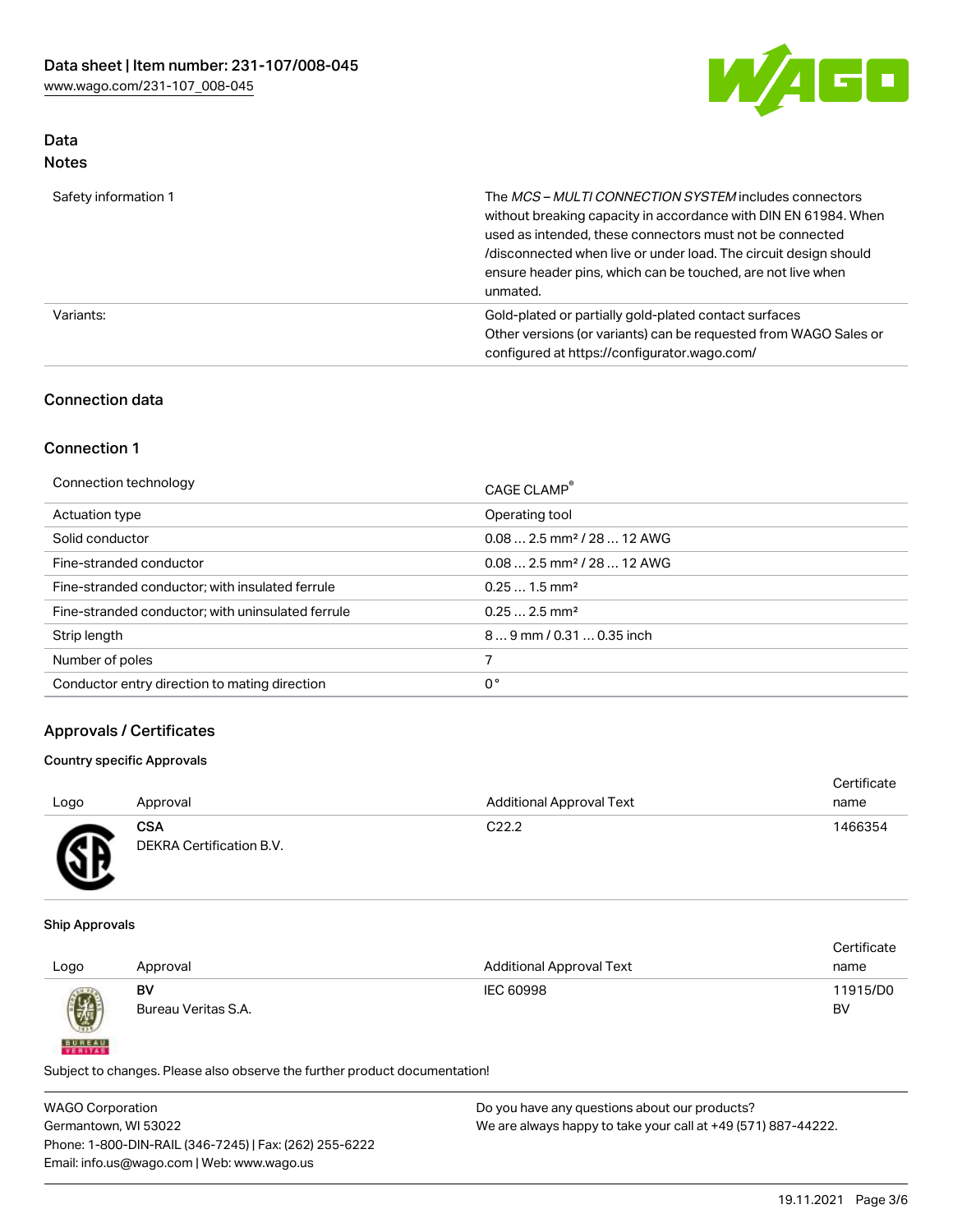

#### UL-Approvals

| Logo | Approval                             | <b>Additional Approval Text</b> | Certificate<br>name |
|------|--------------------------------------|---------------------------------|---------------------|
| J    | UL<br>Underwriters Laboratories Inc. | <b>UL 1977</b>                  | E45171              |

#### Counterpart



Item no.231-607 nem 10.231-007<br>Male connector; 7-pole; Pin spacing 5 mm; gray [www.wago.com/231-607](https://www.wago.com/231-607)

## **Downloads Documentation**

| <b>Additional Information</b> |            |        |          |
|-------------------------------|------------|--------|----------|
| Technical explanations        | 2019 Apr 3 | pdf    | Download |
|                               |            | 2.0 MB |          |

## Installation Notes



Inserting a conductor via 3.5 mm screwdriver – CAGE CLAMP® actuation parallel to conductor entry.



Inserting a conductor via 3.5 mm screwdriver – CAGE CLAMP® actuation perpendicular to conductor entry.



Inserting a conductor into CAGE CLAMP® unit via operating lever (231-291).

Subject to changes. Please also observe the further product documentation!

WAGO Corporation Germantown, WI 53022 Phone: 1-800-DIN-RAIL (346-7245) | Fax: (262) 255-6222 Email: info.us@wago.com | Web: www.wago.us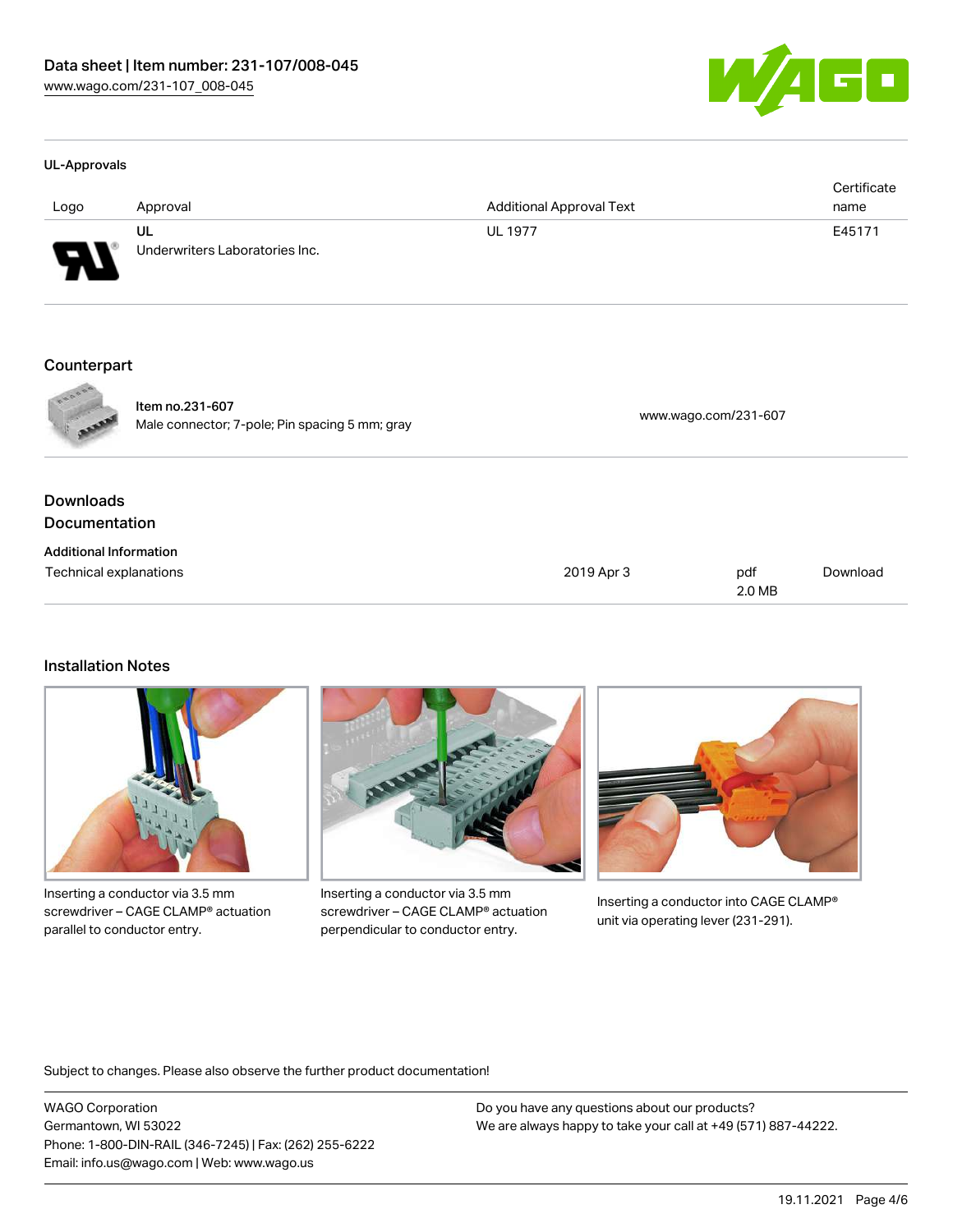



Inserting a conductor via operating tool.



Coding a female connector by removing coding finger(s).



Testing – female connector with CAGE CLAMP®

Integrated test ports for testing perpendicular to conductor entry via 2 or 2.3 mm Ø test plug

#### Installation

Subject to changes. Please also observe the further product documentation!

WAGO Corporation Germantown, WI 53022 Phone: 1-800-DIN-RAIL (346-7245) | Fax: (262) 255-6222 Email: info.us@wago.com | Web: www.wago.us